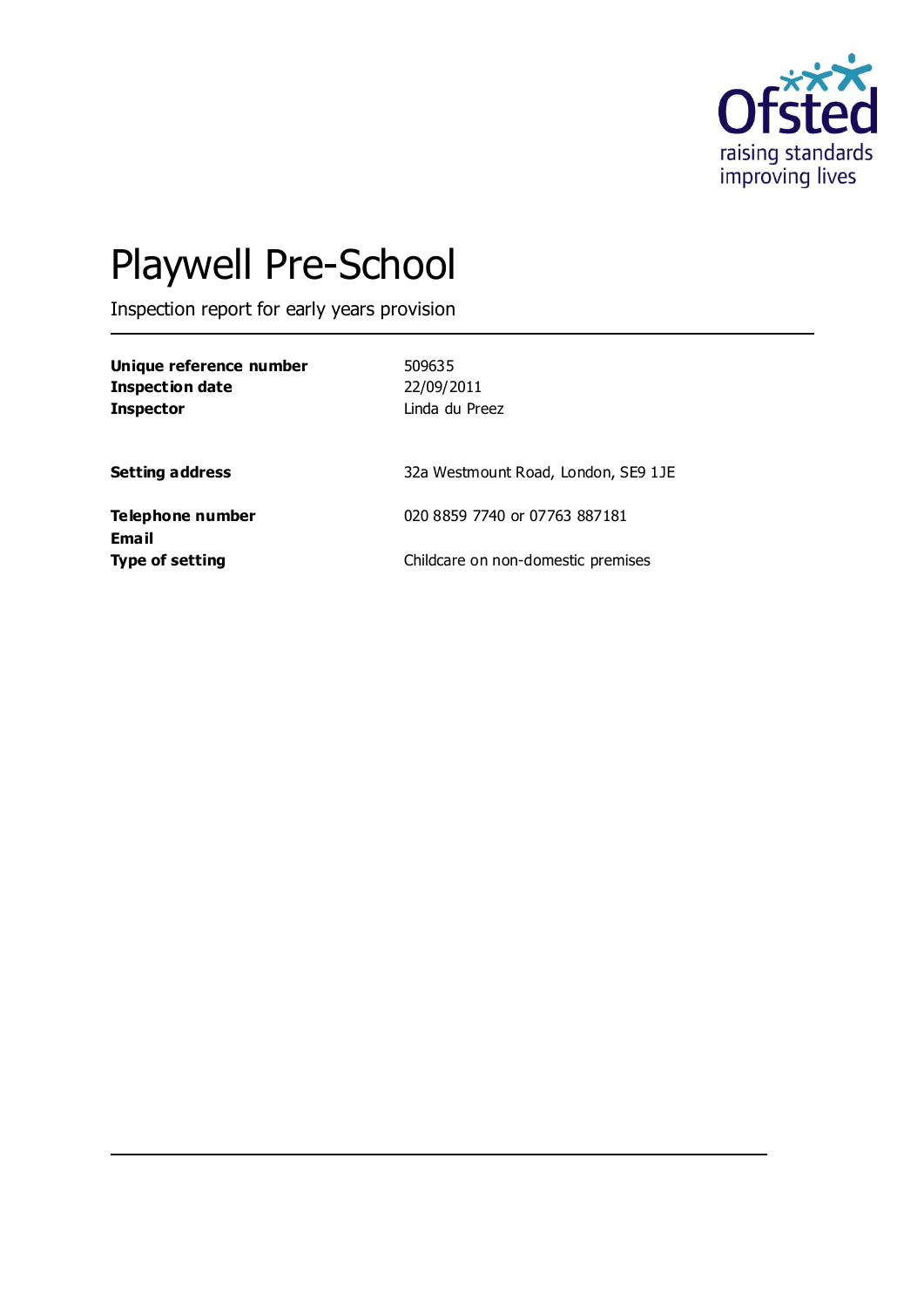The Office for Standards in Education, Children's Services and Skills (Ofsted) regulates and inspects to achieve excellence in the care of children and young people, and in education and skills for learners of all ages. It regulates and inspects childcare and children's social care, and inspects the Children and Family Court Advisory Support Service (Cafcass), schools, colleges, initial teacher training, work-based learning and skills training, adult and community learning, and education and training in prisons and other secure establishments. It assesses council children's services, and inspects services for looked after children, safeguarding and child protection.

If you would like a copy of this document in a different format, such as large print or Braille, please telephone 0300 123 1231, or email enquiries@ofsted.gov.uk.

You may copy all or parts of this document for non-commercial educational purposes, as long as you give details of the source and date of publication and do not alter the information in any way.

T: 0300 123 1231 Textphone: 0161 618 8524 E: enquiries@ofsted.gov.uk W: [www.ofsted.gov.uk](http://www.ofsted.gov.uk/)

© Crown copyright 2011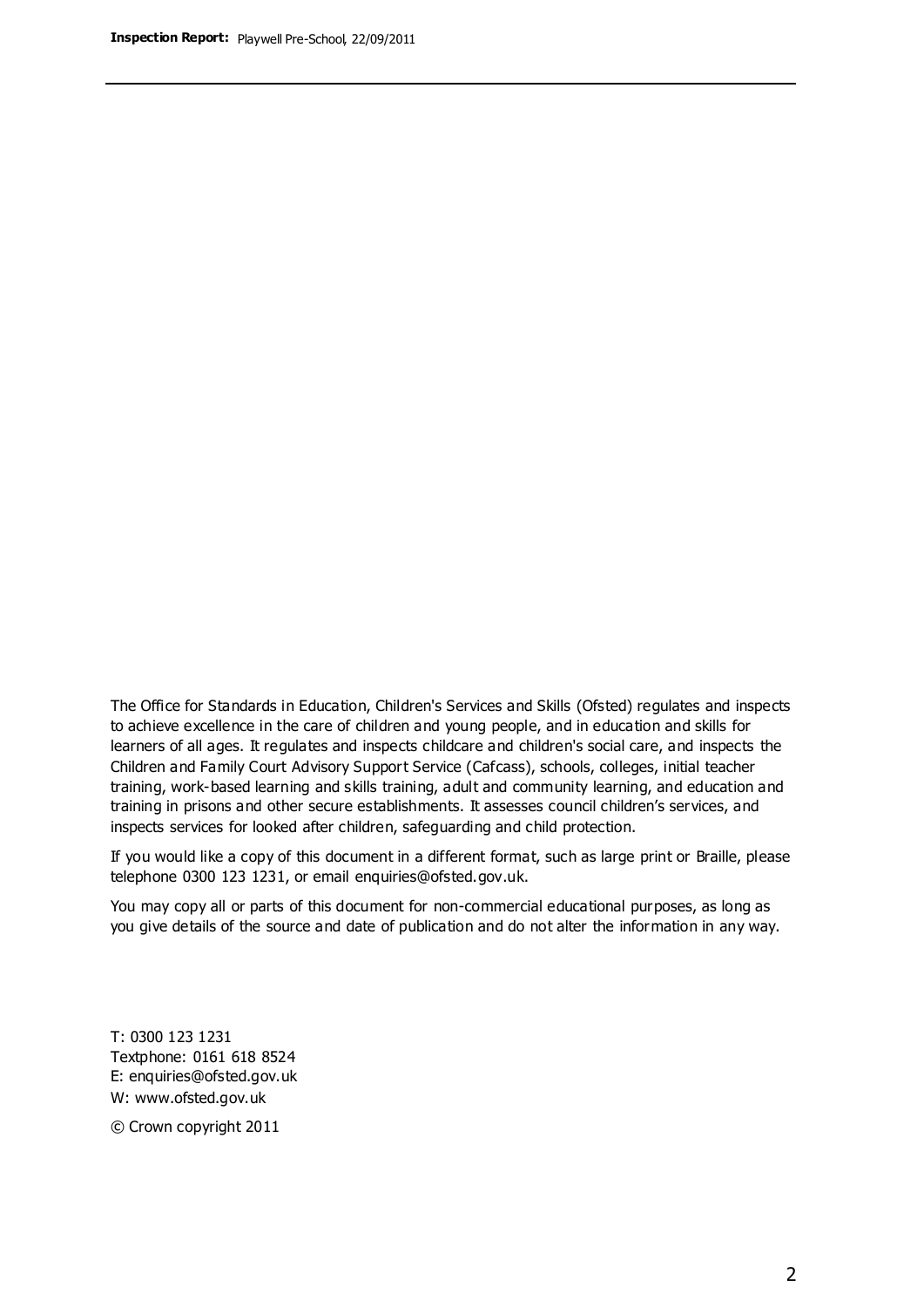## **Introduction**

This inspection was carried out by Ofsted under Sections 49 and 50 of the Childcare Act 2006 on the quality and standards of the registered early years provision. 'Early years provision' refers to provision regulated by Ofsted for children from birth to 31 August following their fifth birthday (the early years age group). The registered person must ensure that this provision complies with the statutory framework for children's learning, development and welfare, known as the *Early* Years Foundation Stage.

The provider must provide a copy of this report to all parents with children at the setting where reasonably practicable. The provider must provide a copy of the report to any other person who asks for one, but may charge a fee for this service (The Childcare (Inspection) Regulations 2008 regulations 9 and 10).

The setting also makes provision for children older than the early years age group which is registered on the voluntary and/or compulsory part(s) of the Childcare Register. This report does not include an evaluation of that provision, but a comment about compliance with the requirements of the Childcare Register is included in Annex B.

Please see our website for more information about each childcare provider. We publish inspection reports, conditions of registration and details of complaints we receive where we or the provider take action to meet the requirements of registration.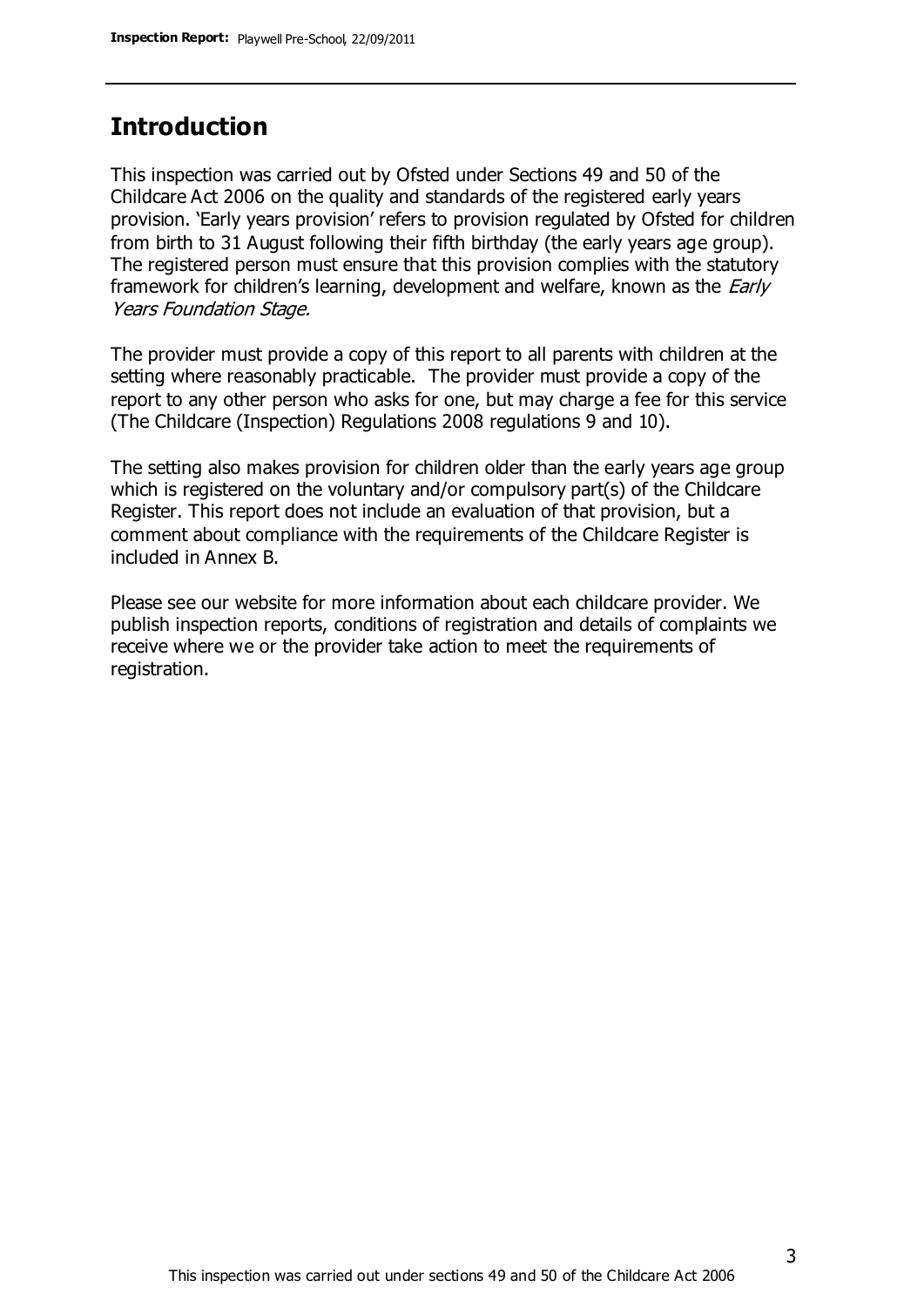# **Description of the setting**

Playwell Pre-School was registered in 1972. It operates in Eltham Park Baptist Church and is a registered charity. It is managed by a committee, which is made up of parents and church representatives. The pre-school has access to two rooms, a large hall, a kitchen, toilets and an outside play area. It serves the local community. The pre-school is registered on the Early Years Register and the compulsory and voluntary parts of the Childcare Register. The provision is registered to care for 35 children from two years to under eight years and receives funding to provide free early education for children aged three and four years. There are currently 47 children on roll all of whom are in the early years age range. The pre-school is open Monday to Friday from 9.05am until 12.05pm and 12.00pm to 3.00pm every afternoon during term-time only. Children attend for a variety of sessions and come from the local community. The pre-school currently supports children who speak English as an additional language. There are nine members of staff. Of these, eight members of staff hold appropriate early years qualifications which include two members trained at level 3. The pre-school receives support from an advisory teacher from the Greenwich Early Years Childcare Development Partnership and is a member of the Pre-school Learning Alliance.

## **The overall effectiveness of the early years provision**

Overall the quality of the provision is good.

Children make consistently rapid progress within the Early Years Foundation Stage in this well resourced and welcoming pre-school. The pre-school has made significant progress since the last inspection and the team has a positive approach and good capacity to maintain continuous improvement. Children are effectively safeguarded overall. Inclusive practice and valuing individuals is fully embedded throughout the pre-school. The pre-school is developing a strong partnership with parents and has established good links with other provisions within the community.

### **What steps need to be taken to improve provision further?**

To further improve the early years provision the registered person should:

- support evacuation drills further by consolidating the existing documents used to record arrival and departure times of staff and children
- extend the existing partnerships with parents to further enhance continuity in children's learning and improve outcomes for children.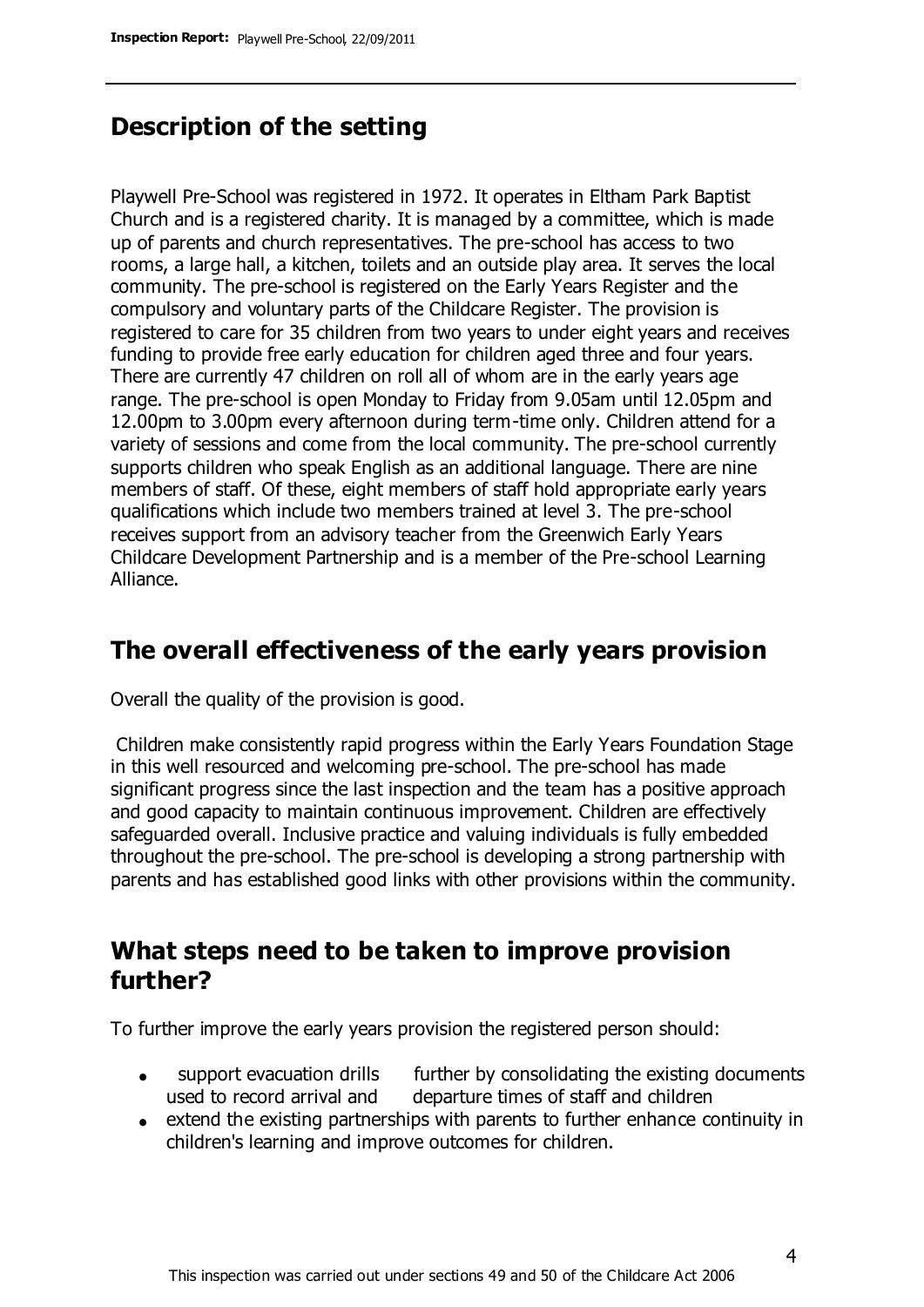# **The effectiveness of leadership and management of the early years provision**

Effective safeguarding procedures are in place and understood by staff. All staff are aware of what to record and how to raise concerns about child protection. Robust recruitment and induction procedures help to ensure that all staff are suitable to care for children and have appropriate background checks. Access to the premises is through a locked secure door and visitors are required to sign in a book, therefore vetted people always supervise children. Resources throughout the pre-school are of good quality and age-appropriate. Regular practise of the evacuation procedure on different days ensures all staff and children have knowledge of how to keep themselves safe in an emergency. However, while systems to record children's attendance meet requirements, they do not support emergency evacuation procedures fully.

The staff team contributes to the overall evaluation of the pre-school. The preschool has successfully addressed all of the recommendations made at the last inspection, showing a good capacity to maintain development. Other improvements include using observations and assessments to identify learning priorities. The strong willingness to embrace change improves outcomes for children and has a positive impact on learning and development.

Children access an abundance of stimulating resources which promote all areas of development extremely well. Children self-select resources indoors and outdoors, so are in charge of making their own decisions about what to do. Staff are highly skilled at captivating children's interests and they continually encourage their ability to think critically by asking open-ended questions. Staff are very well deployed and offer an excellent balance of adult-led and child initiated play.

Staff effectively promote equality and diversity. Resources, such as dolls, puppets and books, reflect people from different backgrounds in a positive way. Children who speak English as an additional language are given excellent one-to-one support and make good progress in their communication skills as a result. Staff have an extensive knowledge of children's backgrounds, which enables them to meet their individual needs extremely well.

Relationships between parents and key persons are relaxed and well-established. Parents complete questionnaires and attend open days. Staff collate useful information from parents about children's starting points, interests and routines when they first attend the pre-school. This enables staff to plan for children's learning highly effectively. However, there is no system in place to share learning priorities and encourage parents to contribute observations of progress from home.

Partnerships with other professionals and agencies are securely in place, for example, the provider welcomes local primary schools to the setting to ease transition from pre-school to a school environment. This process effectively helps to support partnership working and continuity for children and their families.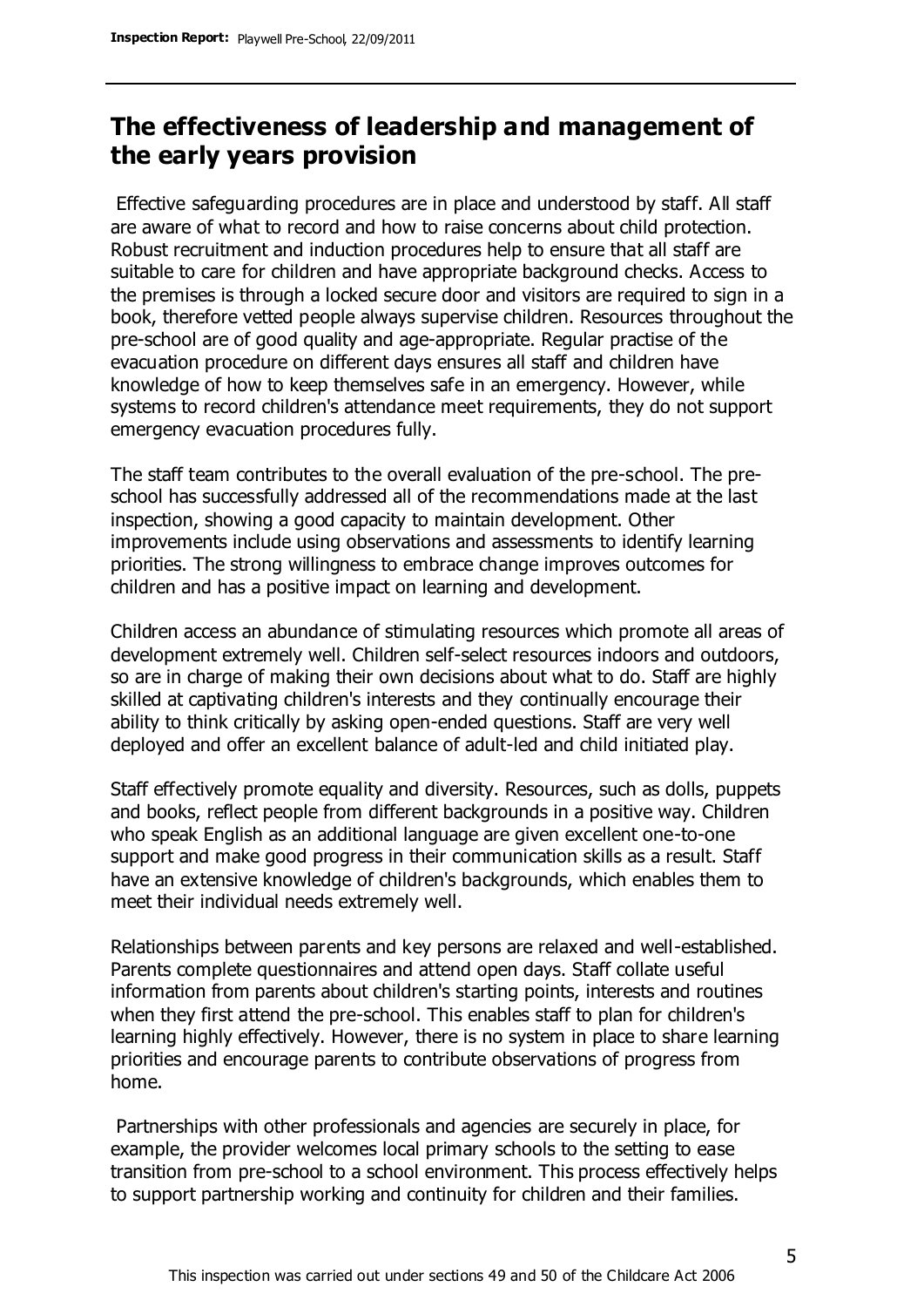## **The quality and standards of the early years provision and outcomes for children**

Children and parents are warmly welcomed. Children confidently leave their parents. The effective key person system ensures that children form particularly strong attachments to staff. Children communicate with exceptional confidence, talking with a great deal of enthusiasm about their activities. They have substantially active imaginations, which are encouraged through well resourced role play areas. For example, they create restaurants in the home corner, write out menus and pretend to cook and serve food. Children make marks enthusiastically, producing recognisable symbols and letters. Staff inspire children and encourage them to use numbers throughout their play, for example, looking around the room for numbers and comparing quantities of everyday objects. Children share and collaborate with each other, showing that excellent relationships exist across the pre-school. Children use an exceptional range of toys and equipment that enable them to develop valuable skills.

Children's well-being and good health is encouraged throughout the pre-school. They wash their hands before eating and after toileting. All enjoy eating tasty snacks such as fresh fruit, milk or water. They make great strides in their physical development; they relish playing well organised physical games using a rich variety of equipment to try their skills in climbing jumping and balancing.

Children are developing a sense of safety. They learn how to use the environment safely by taking suitable risks using tools and equipment indoors and outdoors. They enjoy learning to use garden implements to dig out weeds and plant seeds. Staff support them through discussions and clear explanations.

Children are extremely well behaved; older children share and collaborate with each other in their play exceptionally well. For example, they play together in the water sharing fishing nets and comparing the sizes and weights as they fill them with toy turtles and fish. Staff are very good role models to the children and manage behaviour exceptionally well. They are highly effective in creating an environment which is calm yet enriching and vibrant. Consequently, children are challenged according to their specific needs and opportunities to learn are abundant, greatly enhancing their skills for future learning.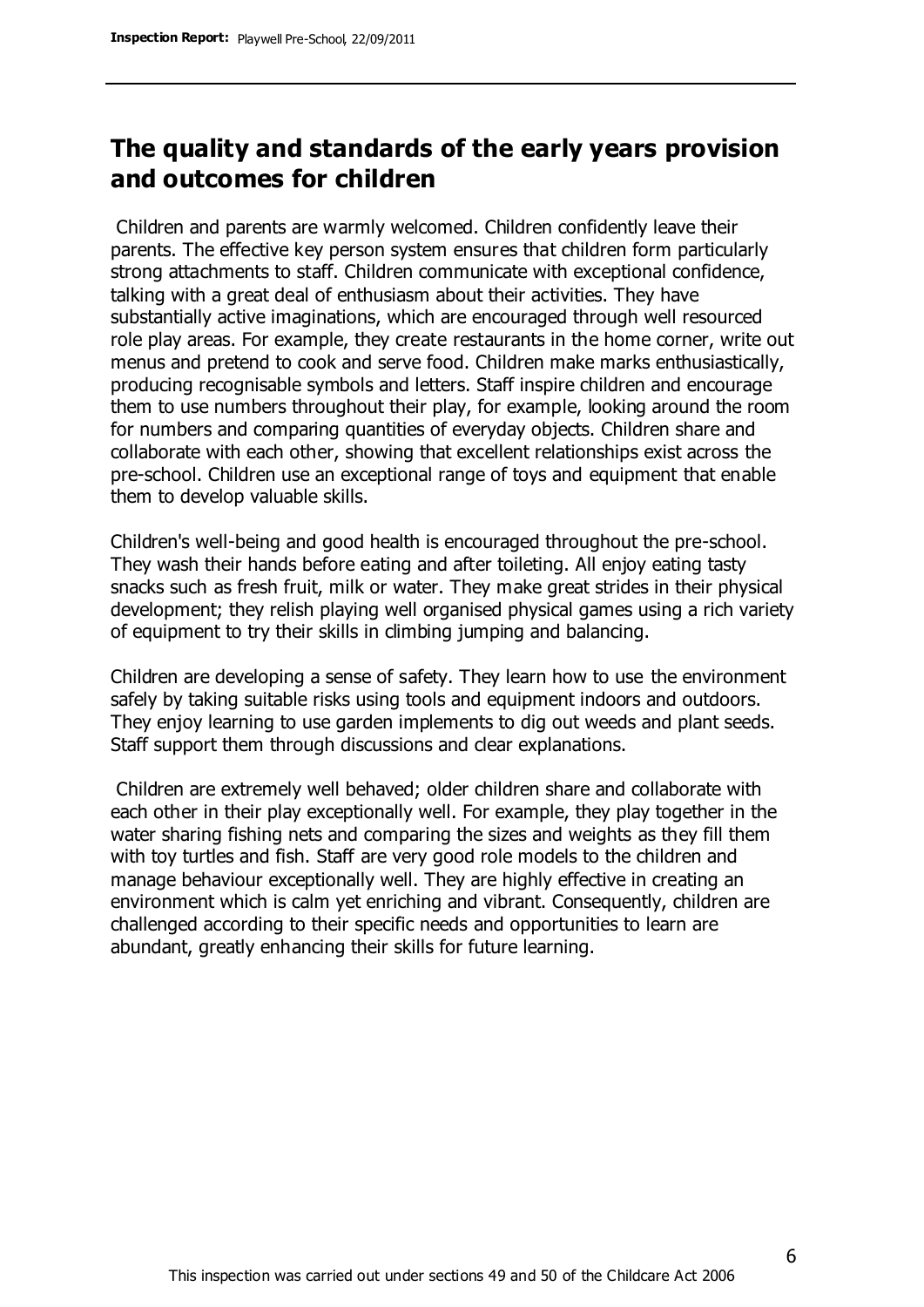# **Annex A: record of inspection judgements**

#### **The key inspection judgements and what they mean**

Grade 1 is Outstanding: this aspect of the provision is of exceptionally high quality Grade 2 is Good: this aspect of the provision is strong Grade 3 is Satisfactory: this aspect of the provision is sound Grade 4 is Inadequate: this aspect of the provision is not good enough

### **The overall effectiveness of the early years provision**

| How well does the setting meet the needs of the<br>children in the Early Years Foundation Stage? |  |
|--------------------------------------------------------------------------------------------------|--|
| The capacity of the provision to maintain continuous                                             |  |
| improvement                                                                                      |  |

#### **The effectiveness of leadership and management of the early years provision**

| The effectiveness of leadership and management of the             |  |
|-------------------------------------------------------------------|--|
| <b>Early Years Foundation Stage</b>                               |  |
| The effectiveness of leadership and management in embedding       |  |
| ambition and driving improvement                                  |  |
| The effectiveness with which the setting deploys resources        |  |
| The effectiveness with which the setting promotes equality and    |  |
| diversity                                                         |  |
| The effectiveness of safeguarding                                 |  |
| The effectiveness of the setting's self-evaluation, including the |  |
| steps taken to promote improvement                                |  |
| The effectiveness of partnerships                                 |  |
| The effectiveness of the setting's engagement with parents and    |  |
| carers                                                            |  |

### **The quality of the provision in the Early Years Foundation Stage**

The quality of the provision in the Early Years Foundation Stage | 1

### **Outcomes for children in the Early Years Foundation Stage**

| <b>Outcomes for children in the Early Years Foundation</b>    |  |
|---------------------------------------------------------------|--|
| <b>Stage</b>                                                  |  |
| The extent to which children achieve and enjoy their learning |  |
| The extent to which children feel safe                        |  |
| The extent to which children adopt healthy lifestyles         |  |
| The extent to which children make a positive contribution     |  |
| The extent to which children develop skills for the future    |  |

Any complaints about the inspection or report should be made following the procedures set out in the guidance available from Ofsted's website: www.ofsted.gov.uk